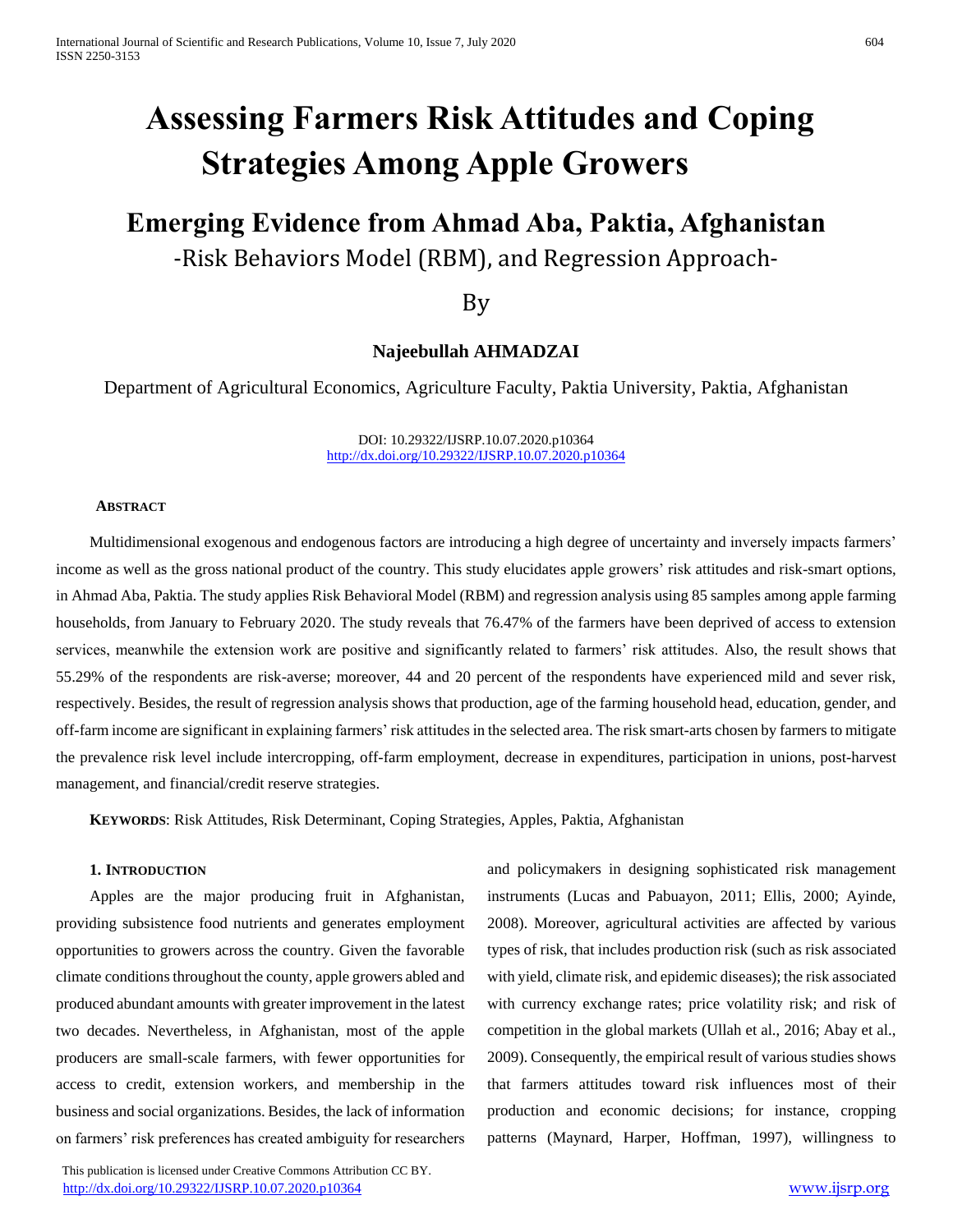participate in crop insurance (Niewuwoudt and Bullock, 1985; Sulewski, Gajewska, 2014), and technology adoption (Chavas and Holt, 1996; Liu, 2013), which in large extent influences the success of many development programs in the rural areas (Adejoro, 2000; Tonye et al., 1977). Thereby, assessing farmers' attitudes toward risk are essential factors shaping farmers' decisions overall the uncertain circumstances (Akcaoz and Ozkan, 2005).

In the landlocked developing countries, agriculture and raising livestock are the backbone of the rural economy; hence, most of the farmers' decisions are driven by 'safety-first' rule; implying that farmers firstly ensure their future safety, then take an action toward a secured direction (Scandizzo and Dillon, 1976). Meanwhile, farmers' opportunities and challenges differ depending on their psychological make-up and the surrounding socio-economic circumstances. Moreover, factors affecting farmers' behavior and state of risk aversion taken by a particular group of farmers could be estimated from their observed behaviors (Moscardi and Javry, 1977). The state of risk aversion in most of the agricultural entrepreneurship can be estimated by pests and widespread diseases, weather-related problems, low yielding varieties, miss-management, and lack of technology and owner capital (Isiaka 1998; Apantaku et al., 1998; Famure, 1988; and Eekeren et al., 1995). Eventually, all these factors lead to a low level of the farm gross revenue; the study arrived by Pender, 2001 stating that the variation in productivity and deviation from the mean gross revenue can be minimized by proper handling of riskmanagement activities. In addition, the selection of appropriate coping strategies and risk-smart options are an alternative solution for the farmers to avoid or alleviate the dominant risk level. The risk coping options studied by Hardaker et al., 2004 include access to valid information sources, cooperative membership, employment of appropriate technologies, livelihood diversification, access to the credit and insurance services.

Despite the lack of knowledge that we have on the sources of risk and that why it occurs; perceiving individual risk attitudes are the main criterion to recognize their economic characteristics (Reynaud and Couture, 2012); moreover, understanding farmers'

economic behaviors are the key factor in designing a responsible agricultural development strategy (Euphrasie B.H.*,* et al; 2012).

In addition, in this study, we assess farmers' perceptions of various risk sources. In agriculture, sources of risk might be categorized into production, market, institutional, and financial risk sources (NIPC, 2006; Njavro, 2009; Dercon, 2002, and Mikhaylova, 2005). Given the high interdependence between input and output, market and production risks are highly correlated to each other. Therefore, fluctuation in input and output prices result in market risk. Furthermore, market risk can be the result of market cartel, an organization willing to control the market prices by excluding the small competitors from the market. Eventually, the uncertainty introduced by fluctuations in the market is hindered by production planning, which in turn leads to inefficient resource allocation (Ellis, 1998 and Ellis, 2000; Hazzel, 1998). Another source of risk in the study area is institutional risk; four decades of political instability across the country is the main cause of institutional risk. Institutional risk can be either political relating to the instability in governance and their policies, or sovereign risk occurs due to not commitment of foreign governments to the mutual agreements such as trade agreements (Hardaker et al., 2004) or transaction risk which is the results of opportunistic behavior and the reliability of transacting partners (Dorward et al.,2007).

Considering the previous studies, risk attitudes are significantly variant among the respondents (Flaten et al. 2005) because of heterogeneity in the age (Ashraf and Routray 2013; Kammar and Bhagat 2009; Iqbal et al. 2016; Kisaka-Lwayo and Obi 2012), respondents' education level (Dadzie and Acquah 2012; Khan et al 2010), income (Einav et al 2010), experience in farming (Lucas and Pabuayon 2011), income obtained from nonfarm sources (Ullah et al. 2015), and farm size (Iqbal et al. 2016; Lucas and Pabuayon 2011). This study aims to investigate farmers' risk attitudes, risk determinants, farmers' perception about risk sources, and coping strategies among apple farmers in Ahmad Aba, Paktia, Afghanistan.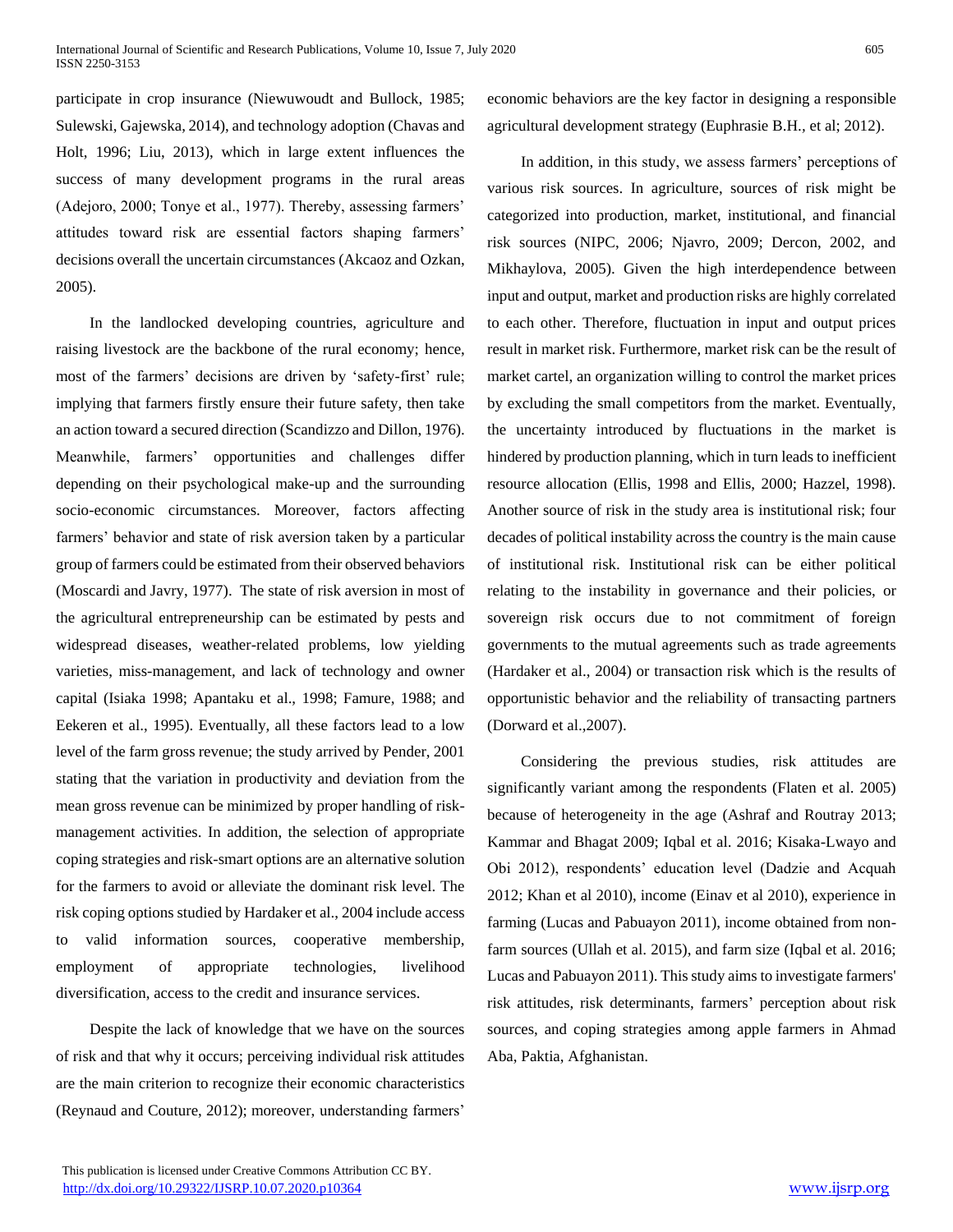# **2. METHODS AND ANALYTICAL TECHNIQUES**

# **2.1. STUDY SITE AND DATA COLLECTION**

This study is conducted in the southeast of the country focusing on four villages in the Ahmad Aba district. The study area is chosen because of its proper soil, socioeconomic, and suitable climatic condition for apples growing. Moreover, the study is conducted in a rural area where the majority of the residents are living on small-scale farming and raising livestock. The data used in this study have been collected through face-toface interviews using a structured questionnaire. For the purpose, 85 apples farming households were randomly selected and interviewed for their risk preferences, socio-economic conditions, risk perception, and coping-strategies for effective risk management in the study area.

#### **2.2. ANALYTICAL TECHNIQUES**

Descriptive statistics have been used to summarize the main characteristics of respondents in terms of frequencies and percentages, purposively. Furthermore, farmers' risk preferences were analyzed using the Risk Behavioral Model (RBM). The model is driven by safety-first rule, ensuring the minimization of the probability of suffering from the shortfall in income lower than a certain critical level. The specific model developed by Roy (1952), followed by Sekar and Ramasamy (2001) and Salimonu and Falusi (2007), is given as follows:

$$
\Psi i = (\partial i - \mu i) / \sigma r \tag{1}
$$

Where, Ψi shows the risk aversion index, represents respondent monthly returns disaster level indicates farm expected return, and stands for the standard deviation of the household income. It is worth noticing that, the income disaster level  $(\partial i)$  is the amount of income in which the farm household is compiled to borrowing or selling-off farm-related assets to alleviate the extreme poverty level. Moreover, the socio-economic circumstances with a decision-maker could determine the income disaster level (Sekar and Ramasamy, 2001). The individual farmer toward his behavior is risk-averse if,  $\Psi i < 0$ , the respective respondent is risk neutral in case of  $\Psi i = 0$ ; lastly, the respondent is risk seeker if  $\Psi i > 0$ .

In this study, the socioeconomic factors affecting farmers' risk attitudes is determined using ordinary least square multiple regression model, empirical structure of the model is specified as bellow:

$$
Y = \beta_0 + \beta_1 X_1 + \beta_2 X_2 + \beta_3 X_3 + \beta_4 X_4 + \beta_5 X_5 + \beta_6 X_6
$$
  
+  $\beta_7 X_7 + \beta_8 X_8 + \beta_9 X_9 + \beta_{10} X_{10} + \varepsilon$  (2)

Where; Y represents farmer risk aversion Index (as indicated in equation 1),  $X_i$  (j = 1, 2, ..., n) is the vector of predictor variables used in the analysis (including socioeconomic characteristics of farmers and their orchards related variables, that consist apples production, garden size, age of the household head, education level, experience in farming, cooperatives membership, gender, marital status, experience with risk, household size, access to credit, and access to extension work).  $\beta_{ii}$  is the vector of unknown parameters to be estimated  $(i = 1, 2, ..., p; j =$  $1, 2, \ldots, n$ ; and  $\varepsilon$  is indicating the random noise term.

Multinomial logit model is employed to analyze the effects of socioeconomic characteristics on the selection choice of farmers' risk coping strategies. The risk copping options used in the multinomial logit model against the socioeconomic characteristics of farmers include intercropping, off-farm employment, decreasing in expenditures, membership in unions (production/ business), post-harvest management, financial/credit reserve, and no risk strategy. In the study model, no risk strategy is normalized and used as a "reference or base" category. Besides, Hausman-test is employed to assess the reliability and validity of the model used for the analysis, purposively. Subsequently, the result indicated that the multinomial logit model is applicable to risk-coping strategies affected by the dominant socioeconomic factors. Hence, a multinomial logit model is employed to analyze the existing relationship between a polytomous explained variable and a set of explanatory variables (Onubuogu and Esiobu, 2014). The structured form of the modal is as follows;

$$
Pr (Yi = j) = e \beta j xij, \qquad j = 0, 1, 2, 3, ..., 6 \qquad (3)
$$

$$
Pj = Pr(Yi = j) = e \beta j xij, \quad j = 0, 1, 2, 3, ..., 6
$$
 (4)

 $1 + \sum e^{\beta m x i j}$ 

$$
1 + \Sigma e^{\beta \max ij} \, m = 0 \tag{5}
$$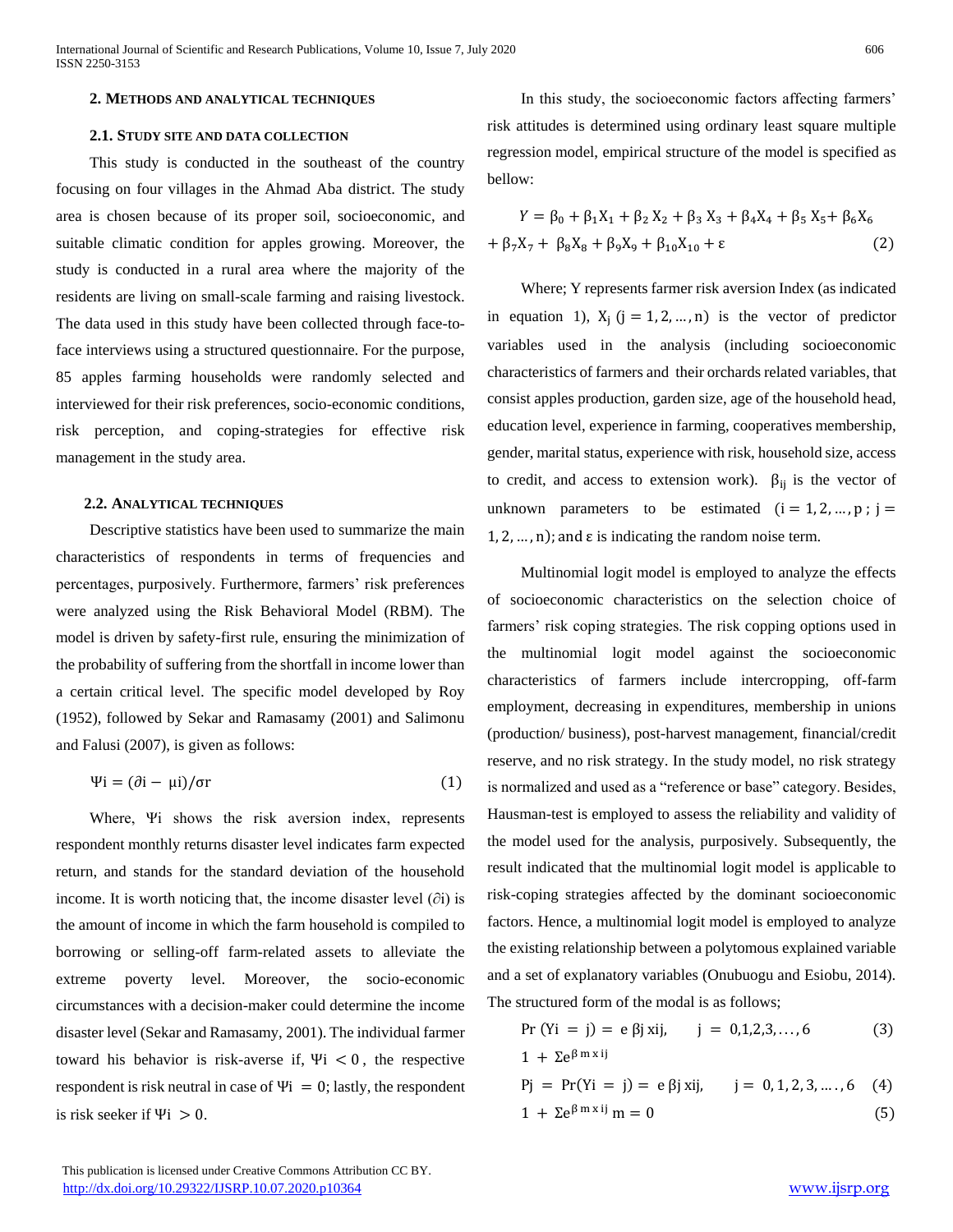Here,  $Pr(Y_i = ji)$  represents the probability of preferring any of the risk coping-strategies; and j is the number of risk-coping strategies in the choice set of options,  $X_i$  indicates vector of explanatory socio-economic variables, βj is vector of the estimated parameters. The probability response is represented as bellow.

Where, P is indicating response probability

$$
(J = 0, 1, 2, 3, \dots \dots ., 6)
$$
 (6)

Y is showing risk coping category; where  $j = 1, 2, 3, 4, 5, 6$ (in our study that includes intercropping, off-farm employment, decreasing in expenditures, membership in unions (production/ business), post-harvest management, and financial/credit reserve strategy).

# **3. STUDY RESULT**

## **3.1. DESCRIPTIVE RESULT**

Table 1 reported the respondents' characteristics by looking at the frequency and percentage. Result revealed that the majority of farmers in the area are between 20 to 40 years old (52%), pointing out that they are still younger and can obtain the technical skills and adopt new technology and innovations. It is also observed that most of the farming household heads are uneducated (40%, indicated in the table 1). On the other hand, farmers' education is directly related to their contribution toward development programs, awareness, and adoption of innovations, and it could enhance their risk management skills (Fawole and Fasina, 2005). Moreover, 44.7% and 20% of the farming households have experienced mild and sever risk, respectively. It is also observed that the majority of farming households are having more than 8 persons as a family; moreover, the empirical results of various studies (Gebremedhin and Scott 2003; Babalola and Babalola, 2013) have found that household size is directly related to the expected expenditures. On the contrary side, family young members contribute to the farm as a labor (Peter and Susan, 2014), hence a bigger size of households provides adequate labor leading to a decrease in the farm labor cost. The data describes that most of the farmers have no access to extension services (76.47%); (Chikaire et al., 2011) have found that farmers' access to the

extension can enhance their access to technology learning and improved production inputs for being effective in risk management and efficiency in farm production. Implying, that the fruit producers deprived of access to extension workers are more vulnerable for being more risk-averse. Also, the descriptive result revealed that majority of the farmers have no access to formal credit services (82.35%), the empirical results of various studies have shown that imperfect credit markets result in influencing farmers' demand for agricultural inputs and crop insurance (e.g., Binswanger-Mkhize, 2012; Giné et al., 2008; Karlan et al., 2014; Farrin and Miranda, 2013).

**Table 1:** Distribution of farmers' characteristics

| <b>Characteristics</b>       | <b>Frequency</b><br>$(n=85)$ | Percentage<br>(%) |
|------------------------------|------------------------------|-------------------|
| Age                          |                              |                   |
| $<$ 20                       | 6                            | 7.06              |
| 20-40                        | 45                           | 52.94             |
| >40                          | 34                           | 40                |
| Education                    |                              |                   |
| None                         | 35                           | 41.18             |
| Primary                      | 28                           | 32.94             |
| Secondary                    | 20                           | 23.53             |
| Tertiary                     | 2                            | 2.35              |
| Experience in farming        |                              |                   |
| Less than 5 years            | 22                           | 25.88             |
| Between 11 to 15             | 45                           | 52.94             |
| More than 15                 | 18                           | 21.18             |
| Membership in a cooperative  |                              |                   |
| N <sub>o</sub>               | 49                           | 57.65             |
| Yes                          | 36                           | 42.35             |
| Access to extension services |                              |                   |
| No                           | 65                           | 76.47             |
| Yes                          | 20                           | 23.53             |
| Gender                       |                              |                   |
| Female                       | $\overline{4}$               | 4.71              |
| Male                         | 81                           | 95.29             |
| Marital status               |                              |                   |
| Single                       | 12                           | 14.12             |
| Marriage                     | 73                           | 85.88             |
| Experience with risk         |                              |                   |
| None                         | 30                           | 35.29             |
| Mild                         | 38                           | 44.71             |
| Sever                        | 17                           | 20                |
| House hold size              |                              |                   |
| Equal to 8 or less           | 22                           | 25.88             |
| More than 8 person           | 63                           | 74.12             |
| Access to credit             |                              |                   |
| N <sub>o</sub>               | 70                           | 82.35             |
| Yes                          | 15                           | 17.65             |
| Total                        | 85                           | 100               |

Source: Field survey data, 2020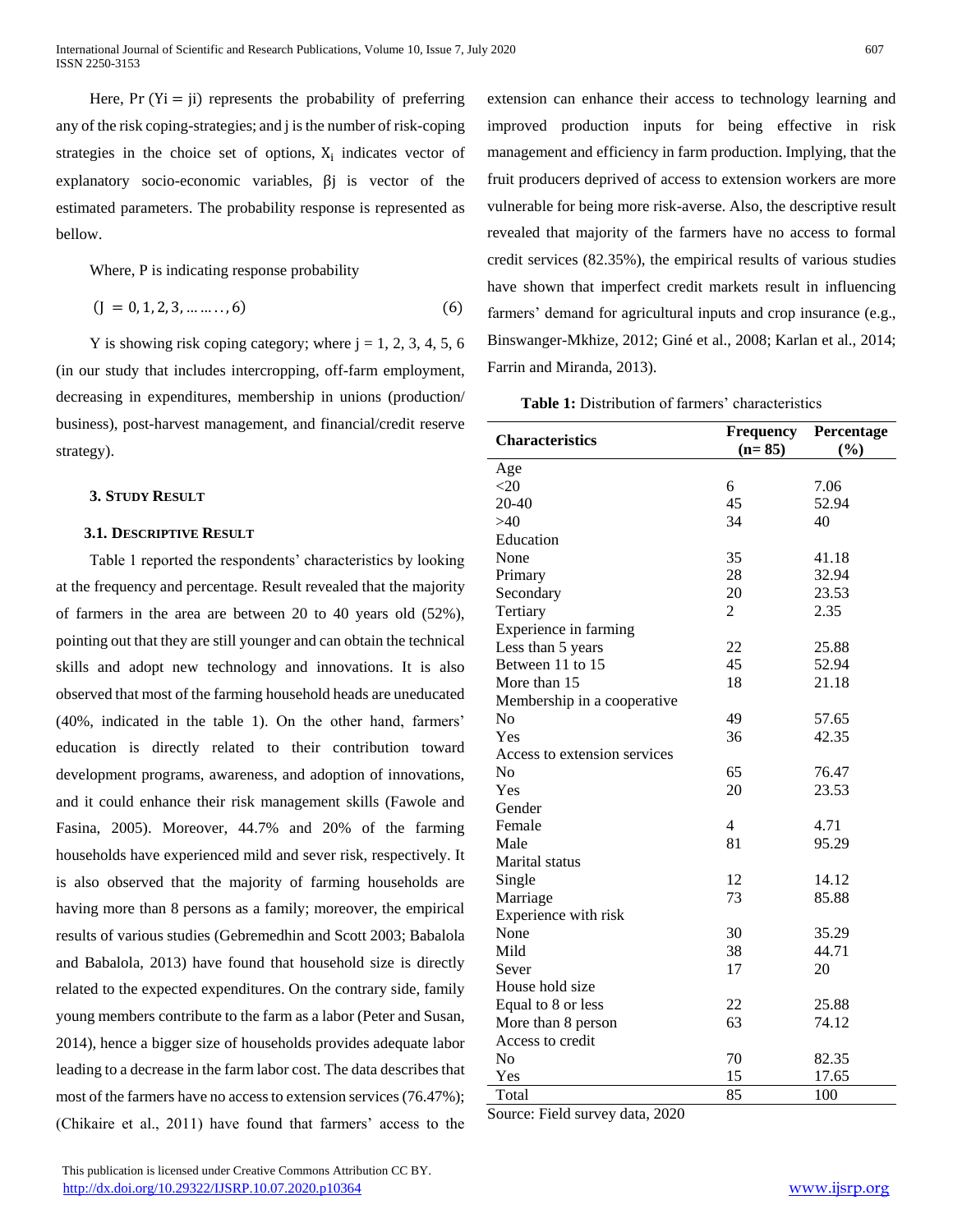# **3.2. RESULT AND DISCUSSION**

This study was employed to provide the baseline information regarding farmers' attitudes toward risk and uncertainty in apple production. Table 4 shows the summary statistics for the risk version levels in the risk behavioral model. The findings show that 55.29% of the respondents are riskaverse. Indeed, the result reaffirms the generally accepted statement that most of the farmers are risk-averse in their daily decisions; also, the result is consistent with that of the empirical results of various studies (Adubi, and Ramasamy, 2001; Shahabuddin et al 1986). Furthermore, the risk-averse attitude of farmers reveals that they are not willing to utilize any opportunity associated with any kind of risk and uncertainty. Moreover, the remained 27.06% of respondents are risk prefer, and less proportion of the respondents are found to be riskneutral (17.65%).

| Category                   | <b>Risk aversion</b><br>index | <b>Frequency</b><br>$(n=85)$ | <b>Percentage</b><br>$(\%)$ |  |  |  |
|----------------------------|-------------------------------|------------------------------|-----------------------------|--|--|--|
| Risk averse                | <1                            | 47                           | 55.29                       |  |  |  |
| <b>Risk</b><br>indifferent |                               | 15                           | 17.65                       |  |  |  |
| <b>Risk</b><br>preferring  | >1                            | 23                           | 27.06                       |  |  |  |

Source: Computed from field survey, 2020

Estimates for regressing the socioeconomic variables one farmers' risk attitudes are reported in table 5. The R2 value exhibited that 64% of the variation in farmer risk attitudes was explained with the explanatory variables given in the study model for the analysis purpose. The rest of the variation is due to the independent variables which are not included in the study model, known as the error term. Also, the F-statistic is significant at the alpha level of 1%, implying that all of the explanatory variables have a joint impact on the explained variable. The socioeconomic variables that include apple production, farm household head age, education level, farming experience, gender, experience with risk, off-farm income, and extension work are found to be significant in explaining farmers' risk attitudes. According to the result, the age of the household head is varying inversely with the attitudes toward risk, indicating that the higher the age of the farmer, the less risk-averse he/she will be. Indeed, older farmers are well acquainted with risk; hence they have accumulated more wealth and it can assist them to combat risk and lessen the negative effects of risk on their expected output (Aye and Oji, 2007). Also, older farmers are more likely to have a strong social profile and social incentives that contribute them to develop a risk-prefer plan of action; the finding is consistent with that of Ullah et al. (2015), Dadzie and Acquah (2012), and Iqbal et al. (2016).

Although the coefficient sign of orchard size is positive, it is found to be insignificant revealing that not likely to influence farmers' attitudes toward risk. The finding is contradictory with the study result of Foster and Rauser (1991), stating that the proportion of the cultivated area is inversely related to the farmer risk attitudes. The logic behind our result is the sufficient income generation for fulfilling farmer subsistence requirements; thus the marginal effects of income received from a cultivated area gradually decrease as income rises beyond the subsistence requirements of a farming household (Ayinde, 2008). The result showed that education is significant and varying inversely with farmers' attitude toward risk, indicating that the higher the education level, the lower risk-averse is the farmer; furthermore, access to technical information on various sources of risk is directly attributed to the education level of farmers; hence an educated farmer can choose from a choice group strategies ensuring a confident return to the farm, the finding is consistent with the study result of Yesuf (2007). The coefficient of experience in farming is positive and significantly influencing farmers' risk attitudes, enlightening that apple growers with more experience are found to be more risk-averse compared to that of having less experience along with apple production. The study result is contradictory with the finding of Ayinde (2008) revealing that experience in farming is inversely related to the risk aversion behaviors of farmers. Furthermore, the dummy variable of gender is consistent with the prior sign expectation, a positive and significant relationship was found between gender and farmers' risk attitudes, implying that male farmers are more risk-prefer in comparison to their female counterpart, in line with the empirical findings of various studies such as Weber, Blais, and Betz 2002; Harris, Jenkins, and Glaser 2006; Byrnes, Miller, and Schafer 1999.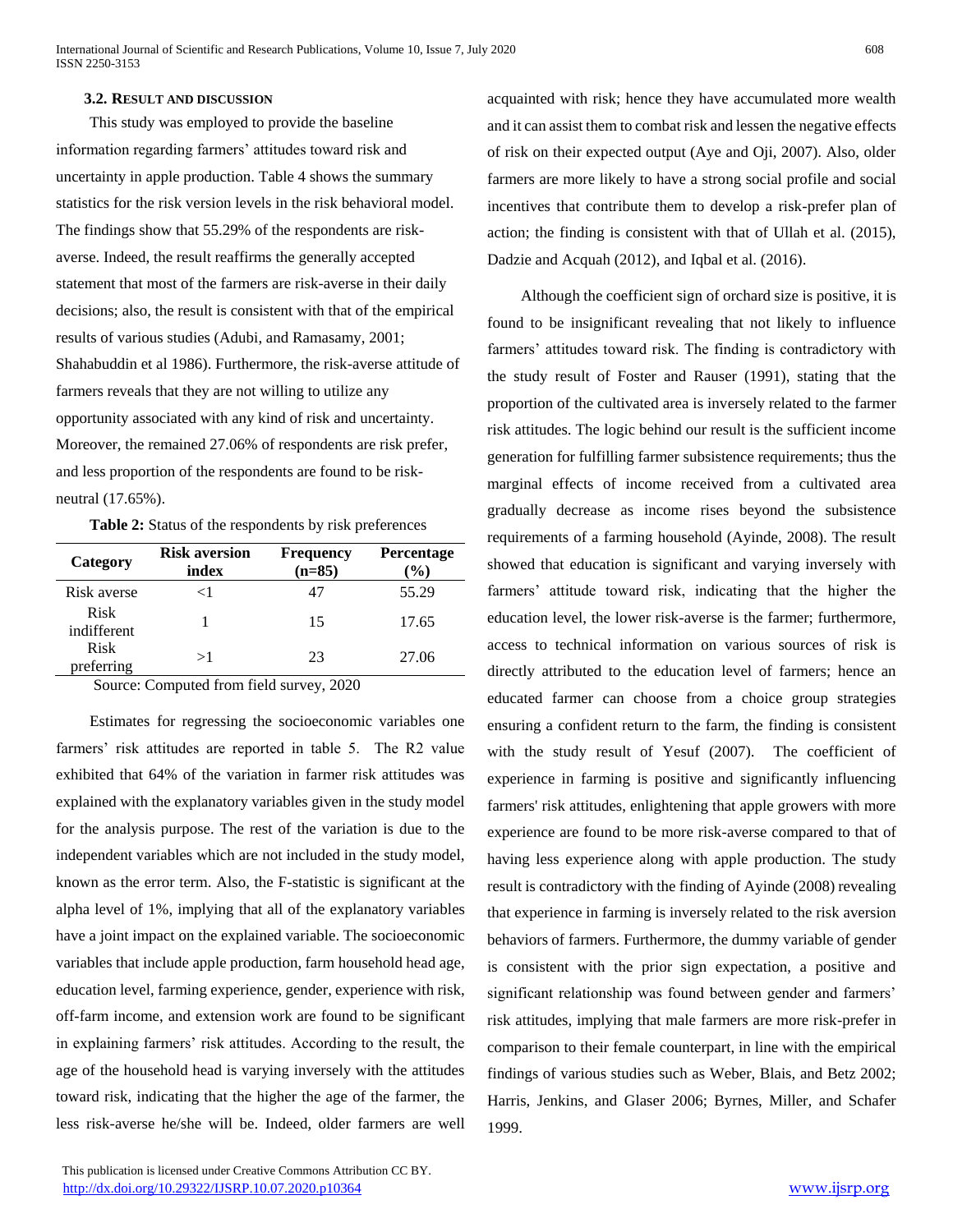Off-farm income as a scale variable of the study had a positive and statistically significant impact on farmer risk preferences. Meaning that low off-farm decision-makers are more risk-averse compared to the higher off-farm income farmer. Furthermore, farmer with higher off-farm income has stronger risk bearing capability and less vulnerable from the negative effects of risk; consistent with the findings of Iqbal et al. (2016), and Lamb (2003), stating that the off-farm income and risk aversion coefficient is trading-off to each other, low off-farm income is associated with the higher risk aversion and vice versa. Access to extension services was inversely related to farmers' risk attitudes; in line with the study findings of (Ayinde, O. E., 2008) revealing that the technical benefit from the extension work can increase the willingness of the farmer to take a further risk; and (Arce, 2010) it has a policy implication, that further extension contacts ought to be conducted to enhance farmers' behaviors and potential for effective risk management.

**Table 3:** Impact of socioeconomic determinants on farmers' risk attitudes

| Variable               | <b>Coefficient</b> | t-value    |
|------------------------|--------------------|------------|
| Constant               | 9.231              | $-6.325*$  |
| Production             | 0.452              | $3.047**$  |
| Garden size            | 0.046              | 0.487      |
| Age                    | 0.234              | $2.341**$  |
| Education level        | 0.074              | $-3.403**$ |
| Experience (year)      | 0.212              | $2.480**$  |
| Membership in Coop.    | 0.087              | 1.265      |
| Gender                 | 0.402              | $3.450**$  |
| Marital status         | 0.205              | 0.030      |
| Experience with risk   | 0.034              | 5.431*     |
| Household Size         | 0.182              | 1.583      |
| Off-farm income        | 0.342              | 2.378**    |
| Access to Credit       | 0.451              | 0.673      |
| <b>Extension Agent</b> | 1.345              | $-2.507**$ |

Source: computed based on field survey (2020)

\*\*\*Significant at 1 %, \*\*Significant at 5, \*Significant at 10; %,  $R^2 = 0.643$ , F- value = 32.825

Despite risk is a widespread and unavoidable phenomenon in every business, it is distinctive in farming, mainly arising due to the unwanted weather conditions, the density of pests and diseases, production seasonality, production geographical dispersion, changing consumer behaviors (Ullah et al. 2015; McNeil et al. 2015), natural catastrophes (World Bank 2011),

 This publication is licensed under Creative Commons Attribution CC BY. <http://dx.doi.org/10.29322/IJSRP.10.07.2020.p10364> [www.ijsrp.org](http://ijsrp.org/)

fluctuation in yields and their prices (Musser and Patrick 2002), and lack of financial facilities along with risk management strategies such as credit and insurance (Jain and Parshad 2006; Musser and Patrick 2002).

Figure 1 documented various sources of risk and farmers' perception, in the study area. In this study, marketing, financial, political, environmental, and social uncertainties are considered as the main sources of risk that affect farmers' daily decisions. It is worth noticing that, the term marketing used in this study involves the whole channel of apples possessing from the orchard to the final consumer, which includes transportation, storage, processing, selling and post-harvest management. Risk associate with marketing risk is perceived as highest and intensive by the respondents compared to the other sources of risk in the study area. Similar to the other landlocked developing countries, high transportation and marketing costs have isolated farmers from national and international markets across the country. Furthermore, the production and market risks are highly correlated to each other, and the degree of correlation is depending on the integrity of regional markets (Sadoulet and De Janvry, 1995). Moreover, market volatility introduces uncertainty into farm planning which makes it difficult to define the future pathway confidently; in the case, inefficient resource allocation can be expected (Ellis, 1998; Hazzel, 1998; and Ellis, 2000). Risk management instruments are documented by (Hartwich and Gandorfer, 2014) revealing that the risk instruments for fruit production are essentially subject to on-farm risk management tools (Deunick et al., 2008). From output price risk perspective, on-farm risk management instruments comprise marketing channels diversification (Mencarelli-Hofmann, 2009), proper fruit storage (Hirschauer and Mußhoff, 2012), prolongation of the fruitage period (Dierend et al., 2009) and products vending via reputable producer organizations (Steinborn and Bokelmann, 2007).

In the below figure 1, political risk is perceived by the farmers to be highest following the marketing risk. Political risk should not be underestimated, it is influencing various aspects of farmers' performances throughout the nation and globe, especially in a landlocked developing country, such as Afghanistan. Political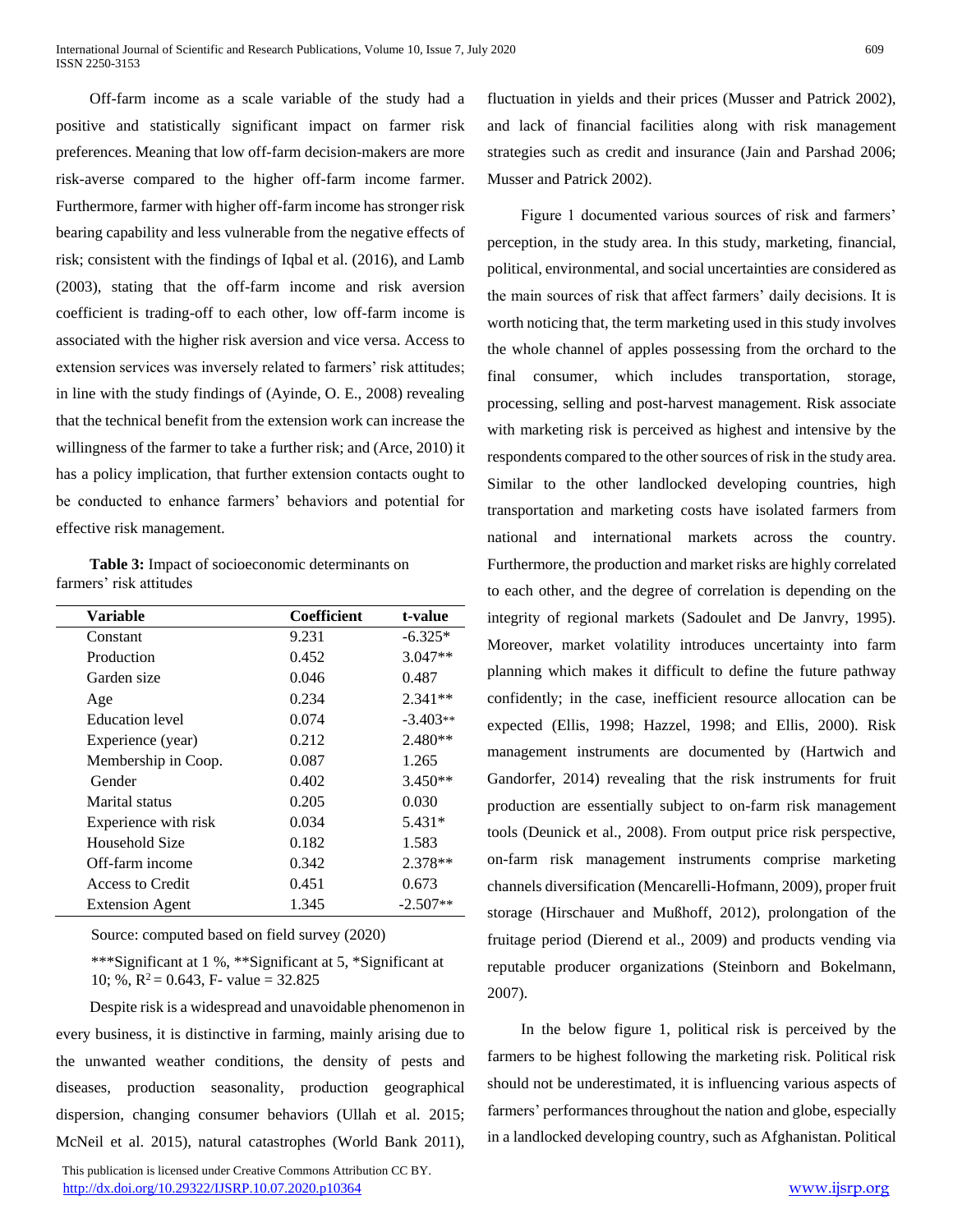risk is mainly arising from the unsteadiness in government structures, strategies and policies; another related category with political risk is a sovereign risk, which takes place due to the not commitment of the foreign government to the mutual agreements on trading issues (Hardaker et al., 2004), such instance of transaction risk is occurring due to the opportunistic behavior of transacting partners and highly reliability on them (Dorward et al.,2007).

Agriculture is inherently risky, because a wide range of exogenous factors is affecting the vast farming area, the majority of such environmental factors are out of human control. Thereby, farmers perceived environmental risk as a cause of uncertainty in the study area. Considering the high degree of fluctuation associated with environmental phenomena adaptation to climate change is the environment-friendly option for the farmers to combat risk and decrease the vulnerability rate inversely impacting farmers' output potential (Bradshaw et al., 2004). Such instance of environmental adaptation strategies includes but not limited to: diversification of crop varieties, planting in different points of time, proper irrigation, trees planting (Deressa et al. 2009; Bryan et al., 2009); soil conservation (Di Falco et al., 2011) and crop and livestock management practices (Nhemachena and Hassan ,2007). Moreover, Bryan et al. (2009), and Nhemachena and Hassan (2007) argued that firstly climate changes ought to be perceived by farmers, then chose appropriate individual adaptation strategies, purposively. Furthermore, the key determinants of the adaptation are identified including access to credit, markets, Information on climate change, access to fertile land, access to electricity and technology, and extension services Bryan et al. (2009); Nhemachena and Hassan (2007); Di Falco et al. (2011); Deressa et al., (2009). Moreover, risk arisen from exchange rates technically termed as currency risk are perceived to be very high in the study area; in addition, (Hardaker et al., 2004) argued that unpredictable exchange rates lead to currency risk.

Result of the multinomial logit model is shown in Table 7, documenting the effects of socioeconomic variables on farmers' preferences. Risk-coping strategies assessed in the study include intercropping, off-farm employment, decrease in expenditures, participation in cooperative unions, post-harvest management, financial/credit reserve and no-coping strategy (reference or base category), these all are assessed based on the given socioeconomic characteristics of farmers.



is highly significant at 1% alpha level, indicating that the socioeconomic variables has a joint impact on farmers coping strategies for effective risk management in the study area.

The finding is consistent with the prior sign expectation of this study, revealing that garden size is positive and significantly related to the selection of various risk-coping strategies. Pointing out, that larger farm size has easiness and other incentives for various types of technology adoption, which assist farmers in the selection of numerous strategies to combat risk. Besides, the age of the farming household head was directly related to risk-coping strategies; implying that older farmers are more likely, skillful, and capable in risk management. The result is consistent with the empirical findings of studies arrived by Esiobu et al., (2014), and Kwesi and de-grafts Acquah (2012) stating that most of the farmers in the age of 41 to 50 years have more probability to accept innovations, because they are technically efficient, and could bear the risk involved in the production process.

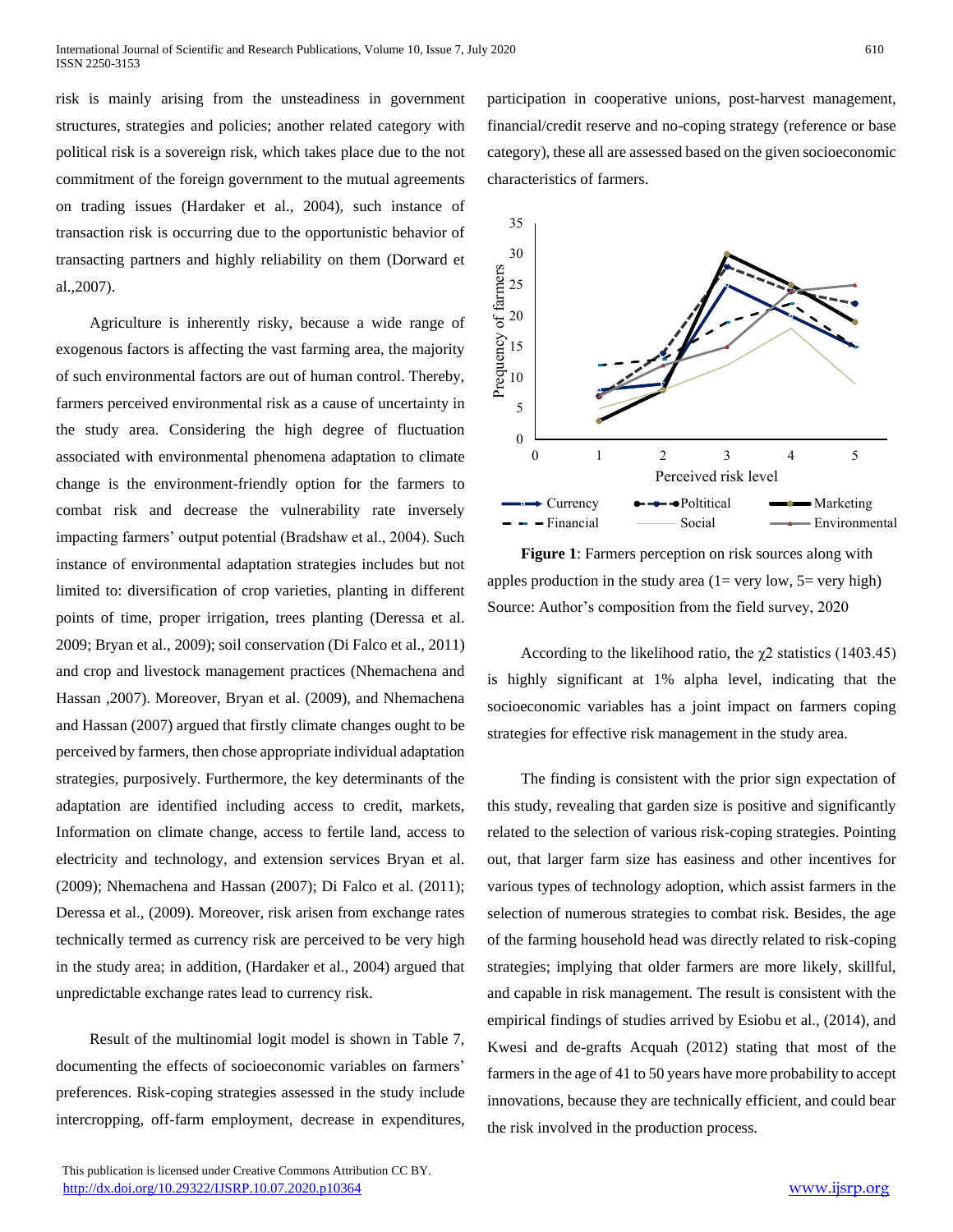| <b>Dependent</b><br>variable                     | Intercropping |       | Off-farm<br>employment |       | Decreasing in<br>expenditures |       | Membership in<br>unions<br>(production/<br>business) |       | <b>Post-harvest</b><br>management |                | financial/credit<br>reserve |       |
|--------------------------------------------------|---------------|-------|------------------------|-------|-------------------------------|-------|------------------------------------------------------|-------|-----------------------------------|----------------|-----------------------------|-------|
|                                                  | Coeff.        | Wald  | Coeff.                 | Wald  | Coeff.                        | Wald  | Coeff.                                               | Wald  | Coeff.                            | Wald           | Coeff.                      | Wald  |
| Production                                       | 34.30**       | 15.11 | $-20.7**$              | 10.43 | $8.0***$                      | 22.45 | $15.2***$                                            | 12.03 | $16.12**$                         | 8.2            | 12.87                       | 0.7   |
| Garden size                                      | 15.12         | 0.23  | 19.12**                | 12.85 | 18.5***                       | 11.1  | $3.23**$                                             | 6.12  | 20.35                             | 1.62           | $17.45*$                    | 2.23  |
| Age                                              | $15.73**$     | 20.10 | $15.73**$              | 20.1  | $15.73**$                     | 20.1  | $25.2**$                                             | 15.25 | 40.12**                           | 5.25           | 23.12                       | 1.12  |
| <b>Education</b> level                           | 15.76**       | 12.13 | 3.34                   | 0.73  | $34.3***$                     | 13.11 | 4.6                                                  | 0.4   | $-7.13**$                         | 24.52          | 38.12                       | 1     |
| Experience (year)                                | $-13.34$      | 17.20 | 18.46**                | 14.52 | 8.23                          | 2.55  | 11.15                                                | 1.62  | 50.23                             | 0.6            | 22.42                       | 0.45  |
| Membership coop.                                 | 25.3          | 1.92  | 15.73**                | 20.1  | 35.45**                       | 6.01  | 23.24**                                              | 5.53  | 33.97**                           | 1.23           | 5.2                         | 0.26  |
| Gender                                           | 15.67         | 0.62  | 28.2***                | 4.15  | $-24.12**$                    | 14.15 | $25.1**$                                             | 8.4   | 18.12***                          | 27.12          | 29.43**                     | 4.22  |
| Marital status                                   | $-10.23**$    | 24.11 | 16.1                   | 2.11  | 18.20**                       | 15.25 | $15.7**$                                             | 20.1  | 15.24                             | 9.21           | 25.43**                     | 12.32 |
| Risk experience                                  | 13.02**       | 3.43  | 38.12                  | 2.13  | 20.76                         | 0.43  | 30.3                                                 | 23.13 | $20.23**$                         | 6.45           | $15.73**$                   | 20.1  |
| Household size                                   | 12.53         | 2.25  | 70.23**                | 35.21 | 33.23                         | 1.61  | 40.12                                                | 0.55  | 35.12***                          | 18.11          | $-33.35*$                   | 8.4   |
| Off-farm income                                  | 32.15**       | 5.00  | 5.25                   | 0.5   | 25.002                        | 2.02  | $17.1**$                                             | 13.03 | 20.14**                           | 11.75          | 14.7***                     | 11.63 |
| Access to credit                                 | 2.52          | 45.00 | 23.5                   | 0.55  | 7.23                          | 2.15  | 16.012                                               | 0.701 | $4.01**$                          | 5.87           | 19.84                       | 8.12  |
| Extension agent                                  | $17.1***$     | 13.20 | $-27.0**$              | 17.05 | 5.06                          | 0.6   | $17.2***$                                            | 13.42 | 13.14                             | $\mathfrak{Z}$ | 26.01**                     | 14.15 |
| Reference Category: No-risk coping strategy      |               |       |                        |       |                               |       |                                                      |       |                                   |                |                             |       |
| Likelihood Ratio Chi Square $(\chi 2)$ : 1403.45 |               |       |                        |       |                               |       |                                                      |       |                                   |                |                             |       |
| Pseudo R-Square: 79.064                          |               |       |                        |       |                               |       |                                                      |       |                                   |                |                             |       |
| <b>Total Observation: 85</b>                     |               |       |                        |       |                               |       |                                                      |       |                                   |                |                             |       |

**Table 4:** Result of the Multinomial logit model on farmer risk-coping strategies and socioeconomic variables

Source: Stata result from field survey, 2020

\*Statistically significant at 10%; \*\*statistically significant at 5%; \*\*\* statistically significant at 1%

Also, the study found Gender to be significantly related to farmers' risk-coping strategies. Implicating that male farmer are more likely to use various option for effective risk management; the finding is identically in line with that of (Onubuogu et al., 2014) arguing that greater proportion of male farmer are technical efficient and productive because male farmers have tendency to be more labor efficient. The make-up of Afghan dominant culture also gives an advantage to the male farmer compared to the female ones on open access for choosing various options to manage the risk more effectively. Result, elucidated that education level of the household head had positive and significant impact on farmers' risk-coping strategies. Educated farmer has stronger capability in comparison to that of the uneducated farmers in effective risk

 This publication is licensed under Creative Commons Attribution CC BY. <http://dx.doi.org/10.29322/IJSRP.10.07.2020.p10364> [www.ijsrp.org](http://ijsrp.org/)

management, and mitigating the negative effects of risk. The result contributed by the empirical findings of Onubuogu and Esiobu (2014), and Nto et al., (2011) stating that educated farmer are more informative in adopting technology and increasing farm yield.

Farming experience and experience with risk had positive relationship along with all the risk-coping strategies. The result is in line with the finding of *Nto* et al., *(2014),* that expert farmers are more likely to hand-picked various risk coping strategies for effective risk management*.* Our study result revealed that access to credit and extension work was positive and significantly related to choosing the risk-coping strategies for handling and securing financial returns to the farm.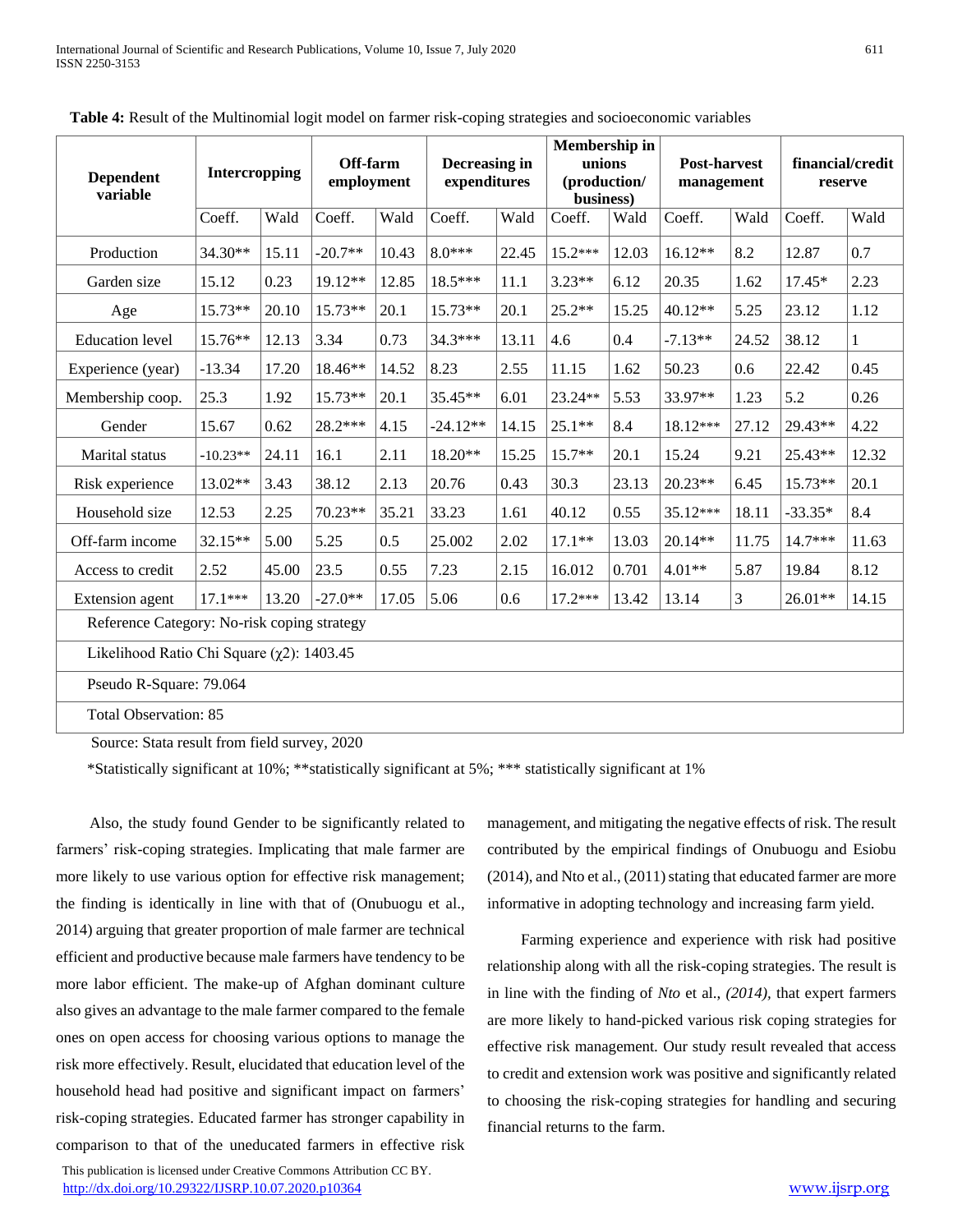# **4. CONCLUSION**

In this study, we used risk behavioral model, and logistic regression analysis to examine the apple grower preferences toward risk and its determinants on a district level. The study revealed that majority of farmers in the study area are risk-averse and most of the farmers have severely experienced risk in the apple production. Moreover, result of the regression analysis found that production, age, education level, experience in farming, experience with risk, off-farm income and access to extension services are the main determinants of farmers' risk attitudes. Also, marketing, political, environmental and currency exchange risks are the main sources of risk from farmers' perspectives. The result of multinomial logit model, showed that the strategies used to combat the negative effects of risk include intercropping, off-farm employment, decrease in expenditures, participation in cooperative union, post-harvest management, and financial reserve. Risk and uncertainty in the apples production is highly associated with limited access to fair inputs and outputs markets, complicated and expensive financial services, inadequate access to valid information sources, and limited access to extension work. Therefore, the study has policy implications, it can be humbly suggested to the ministry of agriculture, irrigation and livestock on subsidizing farmers to improve their participation in the national and regional markets; furthermore, enhancement in the financial, information and extension services can assist farmers to lessen the negative effects of risk on the expected output; eventually it all could lead to proper implementation of the rural development programs and livelihood prosperity of farming families.

#### **5. REFERENCES**

- [1] Adejoro, S.O., (2000). Handbook for Poultry Practitioners and Consultants. Jilog Nigeria Company, Ibadan
- [2] Adubi, A.A. (1998). Conceptualizing the Economic Behaviour of Nigeria Small-scale Farmers: An Empirical Test of Two Hypotheses. Nigerian Journal of Economic and Social Studies, Vol. 40 (2), 171-181.
- [3] Akcaoz, H., & Ozkan, B. (2005). Determining Risk Sources and Strategies Among Farmers of Contrasting Risk Awareness: A Case Study for Cukurova region of Turkey. Journal of Arid Environments, Vol. 62 (4), 661-675.
- [4] Apantaku, S.O., A.M. Omotayo, and A.B. Oyesola (1998). Poultry Farmers' Willingness to Participate in Nigerian Agricultural Insurance Scheme in Ogun State, Nigeria. (Editors: Oduguwa O O, Fanimo A O and Osinowo O A) Proceedings of the Silver Anniversary Conference, Nigerian Society for Animal Production. Gateway Hotel, Abeokuta. 21- 26 March 1998, 542.
- [5] Aye G. O., Oji K. O. (2007). Effect of Poverty on Risk Attitudes of Farmers in Benue State, Nigeria 12<sup>th</sup> Annual Conference on economic modeling for Africa. 4th–6th July, Cape Town, SA.
- [6] Ayinde, O.E., O.A. Omotesho and M.O. Adewumi (2008). Risk Attitudes and Management Strategies of Small –Scale Crop Producer

in Kwara State, Nigeria: A ranking approach. African Journal of Business Management, Vol. 2 (12), 217-221.

- [7] Babalola, D. A and Y. Babalola (2013). Economic Effects of Media Campaign against Pandemic Diseases: The Case of Bird Flu (H5N1) on Poultry Business in Ogun State, Nigeria. Arabian Journal of Business and Management Review, Vol. 2 (12), 80-88.
- [8] Binswanger-Mkhize, H. P. (2012). Is There Too Much Hype About Index-Based Agricultural Insurance? The Journal of Development Studies, Vol. 48 (2), 187-200.
- [9] Bradshaw, B., et al., (2004). Farm-Level Adaptation to Climate Change Variability and Change: Crop Diversification in The Canadian Prairies. Climatic Change, Vol. 67, 119–141.
- [10] Bryan, E., Deressa, T., Gbetibouo, G. and Ringler, C. (2009). Adaptation to Climate Change in Ethiopia and South Africa: Options and Constraints. Journal of Environmental Science & Policy, Vol. 12 (4), 413-426.
- [11] Byrnes, J. P., D. C. Miller and W. D. Schafer (1999). Gender Differences in Risk Taking: A Meta-Analysis. Psychological Bulletin, Vol. 125 (3), 367-383.
- [12] Chavas, J., and M. T. Holt., (1996). "Economic Behavior under Uncertainty: A Joint Analysis of Risk Preferences and Technology." The Review of Economics and Statistics, Vol. 78 (2), 329-335
- [13] Chikaire J., Nnadi F. N., Ejiogu-Okereke N. (2011). The Importance of Improve Extension Linkages in Sustainable Livestock Production in Sub-Saharan Africa. Continental Journal of Animal and Veterinary Research, Vol. 3(2), 7–15
- [14] Dadzie, S. K. Ndzebah and Acquah, H. de-Graft (2012). Attitudes Toward Risk and Coping Responses: The Case of Food Crop Farmers at Agona Duakwa in Agona East District of Ghana. Int'l J. of Agriculture and Forestry, Vol. 2(2), 29-37.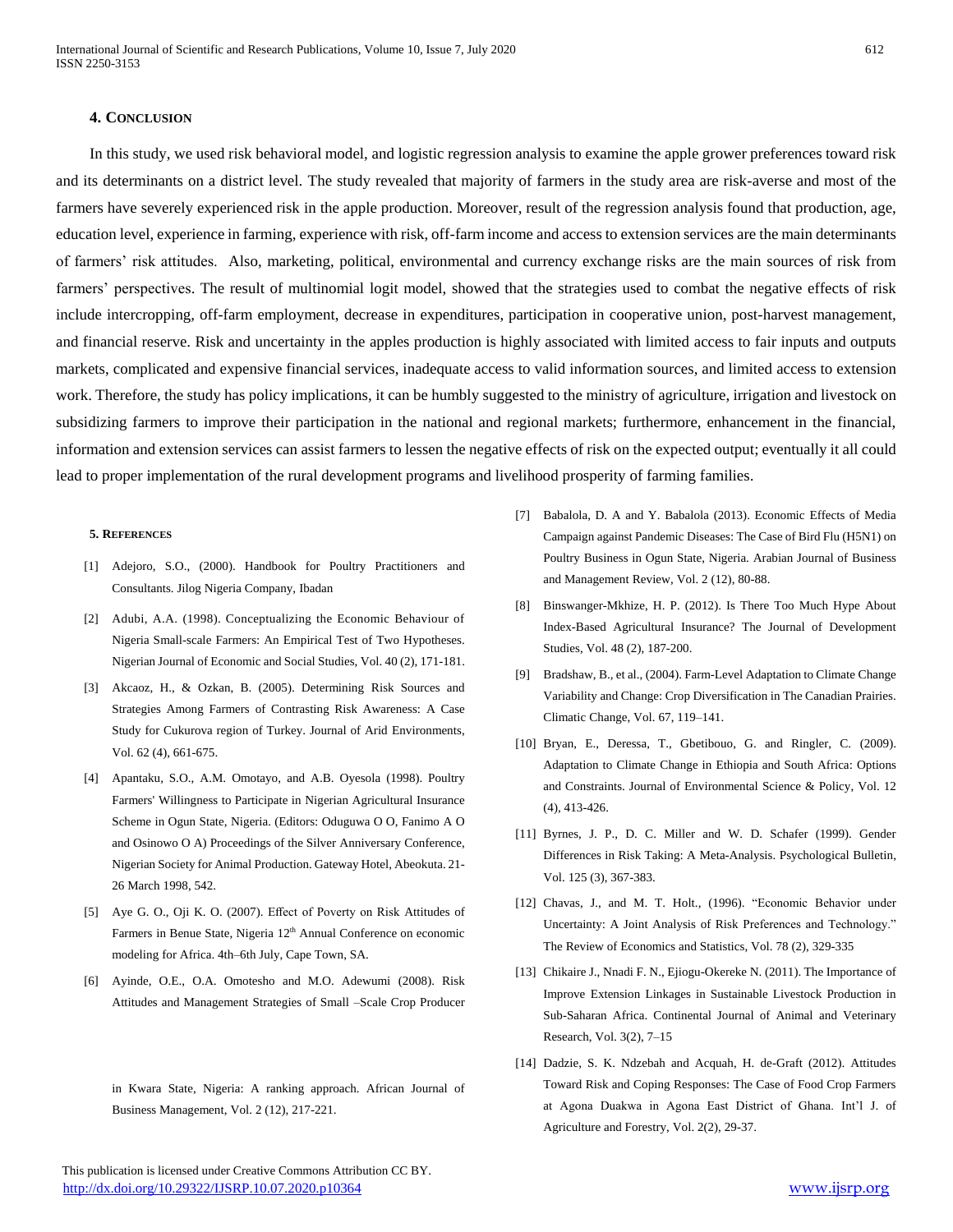- [15] Dercon, S (2002). "Income Risk; Coping Strategies and Safety Nets" The World Bank Research Observer, Vol. 17(2), 141-166.
- [16] Deressa, T., Hassan, R., Ringler, C., Alemu, T. and Yesuf, M. (2009). Determinants of Farmers' Choice of Adaptation Methods to Climate Change In The Nile Basin Of Ethiopia. Global Environmental Change, Vol. 19, 248–255.
- [17] Deunick, J., Carels, K., Bas, L., Van Gijseghem, D. (2008). Risk Management in Agriculture and Horticulture, With The Focus On Insurance. URL: [http://lv.vlaanderen.be/nlapps/docs/default.asp?id=1756] (26.09.2013).
- [18] Di Falco, S., Veronesi M., Yesuf, M. (2011). Does Adaptation to Climate Change Provide Food Security? A Micro-Perspective from Ethiopia. American Journal of Agricultural Economics, Vol. 93 (3), 829-846.
- [19] Eekeren N, Maas A, Saatkamp H and Verschuur M (1995). Small scale poultry production in the tropics. Wageningen: Agromisa.
- [20] Einav, L.; Finkelstein, A.; Pascu, I.; Cullen, M.R., (2012). How General Are Risk Preferences? Choices Under Uncertainty in Different Domains. Am. Econ. Rev., Vol, 102, 2606–2638.
- [21] ELLIS, F. (2000): The Determinants of Rural Livelihood Diversification in Developing Countries. Journal of Agricultural Economics, Vol. 51 (2). 289-302.
- [22] Ellis, F. (1998). Household Strategies and Rural Livelihood Diversification. Journal of Development Studies, Vol. 35(1), 1-38.
- [23] *Euphrasie B.H., Kouame* Aka, Narcisse Komenan, (2012). Risk Preferences and Demand for Insurance Under Price Uncertainty: An Experimental Approach for Cocoa Farmers in Côte D'ivoire, (13).
- [24] Famure, O. O (1988) Survey of empirical evidence on technical economics of large scale poultry production in Borno State, Nigeria. J. of Animal Production and Research, Vol. 8(1), 49 – 61
- [25] Farrin, K. M. and Miranda, M.J. (2013). Premium Benefits? A Heterogeneous Agent Model of Credit-Linked Index Insurance and Farm Technology Adoption. Selected Paper Prepared for Presentation at the AAEA &CAES Joint Annual Meeting, Washington, DC, August 4-6, 2013.
- [26] Fawole, O.P and O, Fasina, (2005). Factors Predisposing Farmers to Organic Fertilizer Use in Oyo State, Nigeria. Journal of Rural Economics and Development, Vol. 14(2), 81-91.
- [27] Flaten, O., Lien, G., Koesling, M., Valle, P.S. and Ebbesvik, M. (2005). Comparing Risk Perceptions and Risk Management in Organic and Conventional Dairy Farming: Empirical Results from Norway. Livestock Production Science, Vol. 95 (1-2), 11-25.
- [28] Foster, W.E. and G.C. Rauser, (1991). Farmer Behaviour Under Risk of Failure. Am. J. Agric. Econ., Vol. 73 (2), 276-288.
- [29] Gebremedehin, B and M.S. Scott, (2003). Investment in Soil Conservation in Northern Ethiopia: The Role of Land Tenure Security and Public Programs. Agricultural Economics, Vol. 29, 69-84
- [30] Giné, X., Townsend, R. and Vickery, J. (2008). Patterns of Rainfall Insurance Participation in Rural India. World Bank Economic Review, Vol. 22(3), 539-566.
- [31] Hardaker, J., Huirne, R., Anderson, J. and G, Lien (2004). Coping with Risk in Agriculture. Cambridge: CABI.
- [32] Hazell, P. and Norton, R. (1986). Mathematical Programming for Economic Analysis in Agriculture. Macmillan, New York.
- [33] Iqbal, M. A., Ping, Q., Abid, M., Kazmi, S. M. M. & Rizwan, M., (2016). Assessing Risk Perceptions and Attitude Among Cotton Farmers: A Case of Punjab Province, Pakistan. International Journal of Disaster Risk Reduction, Vol. 16, 68-74.
- [34] Isiaka, B. T., (1998). Livestock Rearing Practices and Problems in Lagos. In Oduguwa O O, Fanimo A O and Osinowo O A (Editors) Proceedings of The Silver Anniversary Conference, Nigerian Society for Animal Production. Gateway Hotel, Abeokuta. 21 26 March 1998. 223-225
- [35] Karlan, D., Osei, R.D., Osei-Akoto, I. And Udry, C. (2014). Agricultural Decisions After Relaxing Credit and Risk Constraints. The Quarterly Journal of Economics, Vol. 129(2), 597–652.
- [36] Kisaka-Lwayo, M.; Obi, A., (2012). Risk Perceptions and Management Strategies by Smallholder Farmers in Kwazulu Natal Province, South Africa. Int. J. Agric. Manag., Vol. 1, 28–39.
- [37] Kwesi, N.D.S and H. De-Graft Acquah (2012). Attitudes Toward Risk and Coping Responses: The Case of Food Crop Farmers at Agona Duakwa in Agona East District of Ghana. International Journal of Agriculture and Forestry, Vol. 2(2), 29-37.
- [38] Lamb, R.L., (2003). Fertilizer Use, Risk, Off-Farm Labor Markets in The Semi-Arid Tropics of India. Amer. J. Of Agric. Economics, Vol. 85 (2), 325-361.
- [39] Liu Elaine M., (2013). Time to Change What to Sow: Risk Preferences and Technology Adoption Decisions of Cotton Farmers in China. The Review of Economics and Statistics, Vol. 4:1386-1403.
- [40] Lybbert, Travs J., And David R. Just, (2007). Is Risk Aversion 'Really' Correlated with Wealth? How Estimated Probabilities Introduce Spurious Correlation. American Journal of Agricultural Economics, Vol. 89, 964–979
- [41] Lucas, M.P. And Pabuayon, I. M., (2011). Risk Perceptions, Attitudes, And Influential Factors of Rainfed Lowland Rice Farmers in Ilocos Norte, Philippines. Asian Journal of Agriculture and Development, Vol. 8(2), 61 77.
- [42] Menapace L., Colson G., Raffaelli R., (2012). Risk Aversion, Subjective Beliefs and Farmer Risk Management Strategies. American Journal of Agricultural Economics, Vol. 95(2), 384–389.